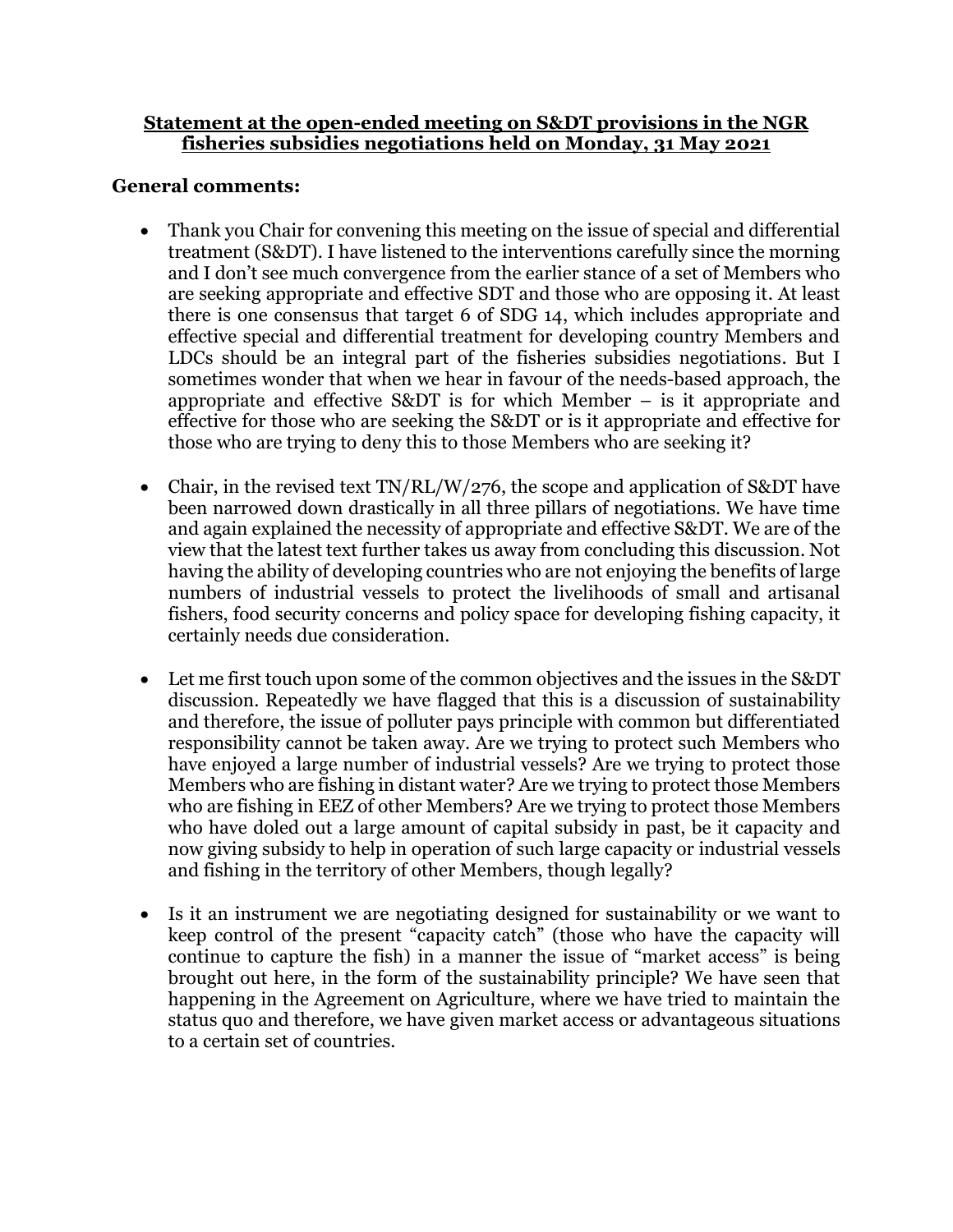• Chair, is it correct to say that fishing within 12 NM is the prime reason of all the problems we are trying to solve here? Certainly, we have not got any evidence in this regard that fishing within one's own area has led to unsustainability.

# **Specific comments:**

# **IUU pillar**

- Chair, we have heard several Members' strong opposition to any kind of S&DT in the IUU pillar. First, let me clarify, we have never talked about I of U&U. We have always said that nobody here wants protection for I component of IUU, so it is wrong narrative that certain set of Members who are seeking S&DT, either in Article 3 or in the Scope are trying to legitimize illegal fishing. let me reiterate that no Member wants to subsidize the illegal part of fishing. India's position is also the same, as by seeking S&DT under this pillar, we are not intending to subsidize illegal fishing. First and foremost is that we never sought any S&DT for the Illegal part of IUU.
- As regards our proposals seeking S&DT in the IUU pillar it is in two parts. One is an exception up to 12 nautical miles for small and marginal fishers and the second is a transition period for fishing in EEZ.
- While it is difficult to ascertain where maximum IUU fishing takes place but it is undeniable that IUU fishing that may take place within the 12 nautical miles of territorial waters of a coastal state by a small fishermen is far less serious in nature than that which occurs in high seas by industrialised fleets or by foreign distant water fishing fleets in others' waters. Some organisations such as the Pew Charitable Trust has also found that a lot of unregulated fishing occurs on the high seas. Patchy regulation, little enforcement and the vast expanse of the ocean – the high seas cover almost 45 percent of our planet – combine to allow rampant illegal and unregulated fishing in those areas. So we should concentrate our time and energy in those areas.
- India's proposal seeking S&DT for 'U' and 'U' in the IUU pillar has been misconstrued as it supports IUU fishing. Let me again clarify that this is not the case. Where is the evidence to suggest that the root cause of IUU fishing is the fishing taking place within 12 nautical miles of a coastal state? What we are seeking as an exemption up to 12 NM for 'U' and 'U' is also being sought by some Members as a scope exemption for artisanal or subsistence or small scale fishing. Some of these Members want this exemption for artisanal and small scale fishing not to be limited to 12 NM. However, we have been seeking this exemption only up to 12 NM. We are agreeable if this exemption is for low income or resource-poor or livelihood fishing activity. Thus, we disagree with those having a view that by seeking S&D for 'U' and 'U' in the IUU pillar will be supporting IUU fishing.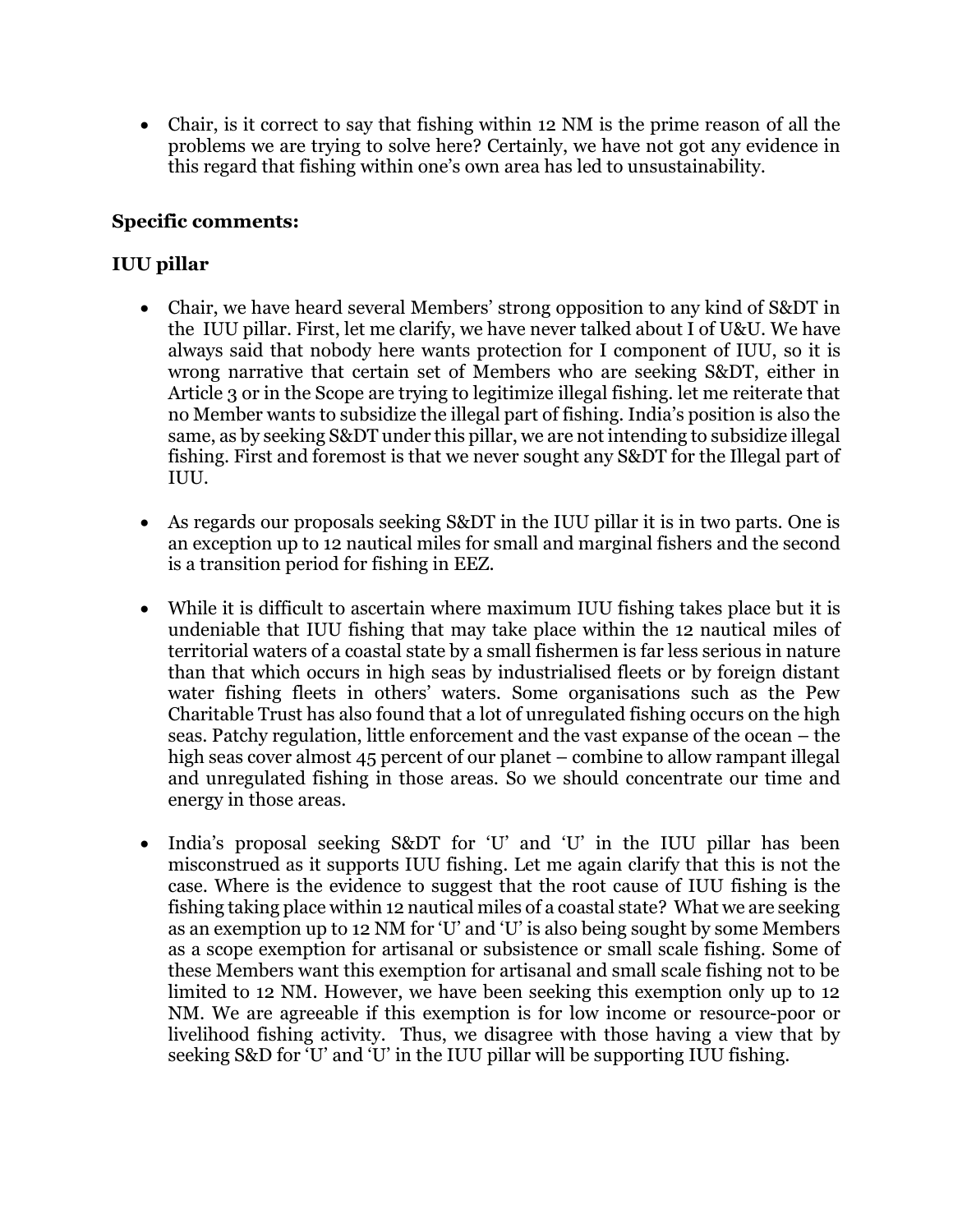- Chair, the S&DT provisions under Article 3.8 of the IUU pillar has been curtailed drastically by the extremely short transition periods of 2 years for IUU fishing. We are of the view that fishing activities in the territorial sea are undertaken by small scale, artisanal and subsistence fishers who are resource-poor and marginalised communities and generally ill-equipped for record-keeping of fish catch. This is well recognised in Chair's revised text with a very narrow two years transition period for low income, resource-poor or livelihood fishing up to 12 NM. Chair we should also take note of Para 3.4 of IPOA -IUU which states that "Notwithstanding paragraph 3.3, certain unregulated fishing may take place in a manner which is not in violation of applicable international law and may not require the application of measures envisaged under the International Plan of Action (IPOA). Considering the situation of low income, or resource-poor or livelihood fishing remaining the same as these are today, this exception up to 12 NM for U&U must be without any time limits.
- Further, to put in place requisite mechanisms to meet the standards of appropriate institutional mechanisms towards establishing robust monitoring, control and surveillance system, which is both modern and affordable, we need to have a comprehensive vessel monitoring system which will entail huge expenditure. This type of expenditure is difficult for resource-poor developing countries and LDCs. In addition, it is essential to deploy adequate manpower for effective documentation and monitoring of fish catch and will also need to ensure capacity building of fishers and managers through training for record-keeping including that of logbooks. All this will require a time taking exercise and adequate resources. In view of these reasons, we need 7 years S&D transition period for the U&U part of the IUU in the EEZ. Let me clarify that we are not seeking any S&DT for Illegal fishing. By seeking this S&D as a transition period, we are showing our good faith in implementing the disciplines under IUU.

# **Overfished stocks:**

- Chair, with regard to Article 4.4, based on reasons provided by us for Article 3.8, we request that for small scale, artisanal and subsistence fishers who are resourcepoor and marginalised communities, there is a need for a permanent carve-out instead of a one time 2 years implementation period up to territorial sea i.e. 12 nautical miles measured from the baseline.
- For fishing in EEZ, we request for S&DT in the form of a transitional period of 2 years for a possible withdrawal of the subsidy programme once stocks are declared to be overfished. We would like to clarify that our proposal is not for a one time implementation period given at the time of entry into force of the agreement but for a transition period to implement disciplines when a stock is declared overfished. The reason for seeking such a time period is that most of the subsidy programmes are for non-targeted fishing and the implementation of the disciplines will pose a challenge to developing countries and LDCs having tropical fisheries with multi-species. It will be difficult to give immediate effect to the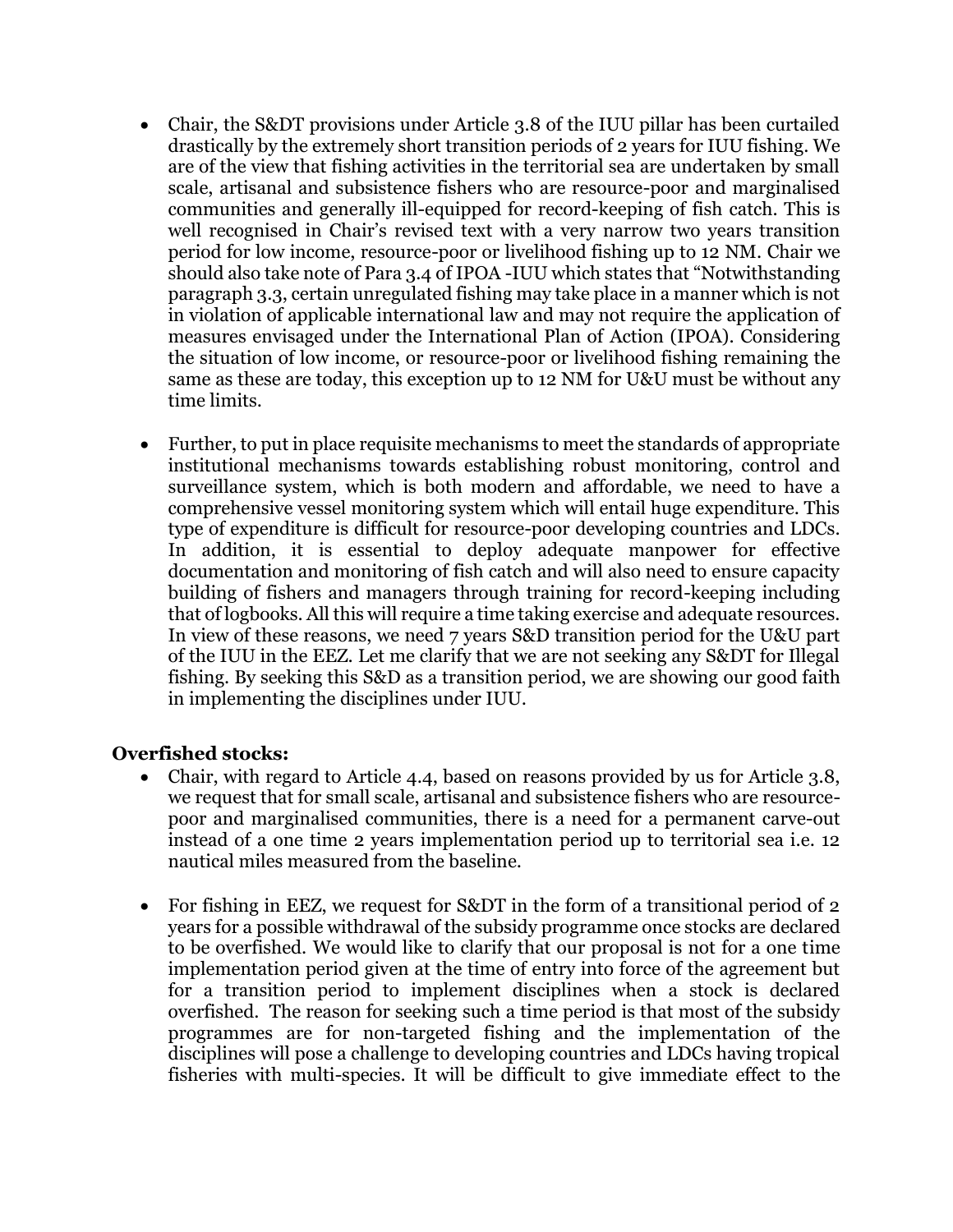prohibition of subsidies if a stock is overfished when the subsidy programme is non-targeted.

## **OCOF:**

- Chair, the objective of these negotiations is the issue of sustainability. We believe that the present text appearing in articles 5.1.1 and 5.2 do not reflect what steps we will be taking to reverse the damage done to the environment. We believe that the concept **of the polluter pays principle** should be applicable for the sustainability of fisheries resources. Our understanding is that text of Article 5 will keep the asymmetries as such with those who have already created over capacities and adversely affecting developing countries including LDCs with no scope for future policy space to catch up. The present language of Article 5.1.1 in a way provides reverse S&DT to such Members who are largely responsible for creating this situation, whereas nothing substantial has been provided to developing countries and LDCs in Article 5.5.
- Chair, we would also like to remind Members that we have shown considerable flexibility for the S&DT provisions under OCOF as we have scaled down our proposal from permanent carve-out to a transition period based on objective criteria for EEZ and RFMO competence area.
- Chair, concerning S&DT provisions under the pillar of OCOF, our understanding is that the ALT2 is not based on any developing country's proposal. Therefore, it cannot be the basis for developing consensus on starting negotiations on S&DT in OCOF. The current S&DT provision for low income, resource-poor or livelihood fishing in the territorial sea (12NM) doesn't meet our needs. For fishing in EEZ and RFMO area, the S&DT has to be based on criteria that take into account development needs, developing capacities and time to implement these disciplines. A 5 year or 7 year transition period proposed in the Chair's text cannot be a starting point of negotiations. ALT2 is thus not at all acceptable to us.
- The S&DT proposal on OCOF contained in ALT1 of the revised text seeks to provide a permanent carve-out for the territorial sea. This is similar to the S&DT sought in Article 3 and Article 4 by small scale, artisanal and subsistence fishers who are resource-poor and marginalised communities.
- Chair, the text in  $5.5(c)$  reflects the needs of developing countries and LDCs as per the mandate. As has been said before on numerous occasions developing countries need policy space to develop their fisheries and thus the text in Article 5.5 (c) attempts to provide that flexibility for developing countries and LDCs to maintain subsidy programmes. The four criteria in  $5.5(c)$  are good indicators of the development level of developing countries and LDCs, which in turn has a bearing on their fisheries sector.
- We all should be conscious of the fact that developing countries and LDCs are at different levels of development as far as fisheries are concerned. For some developing members, fisheries account for a significant portion of their economy and an important and affordable source of protein to address malnutrition. Several developing countries are not engaged in industrial fishing. Further, most of the